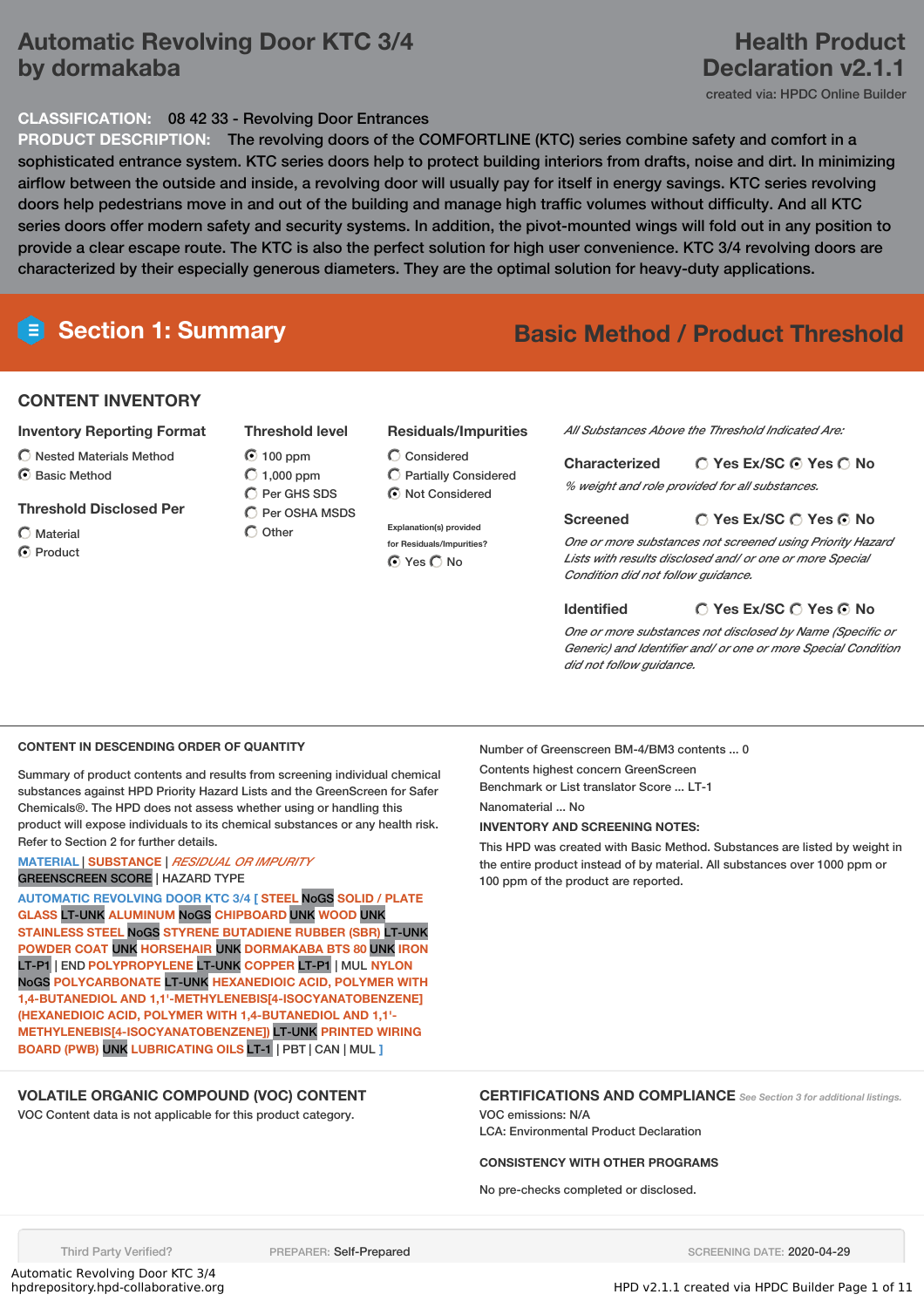$\overline{C}$  Yes  $\odot$  No

VERIFIER: VERIFICATION #: PUBLISHED DATE: 2020-04-29 EXPIRY DATE: 2023-04-29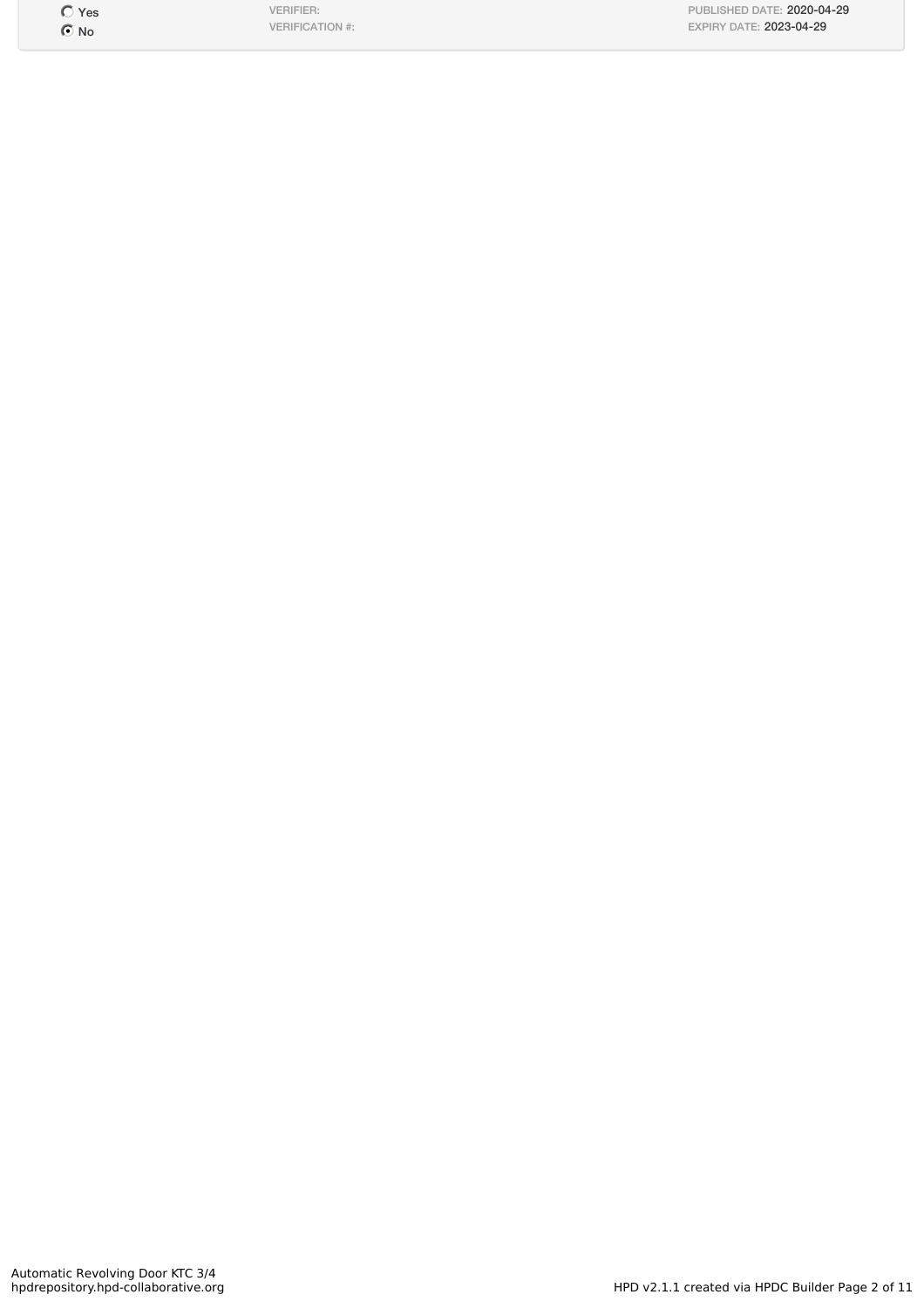This section lists contents in a product based on specific threshold(s) and reports detailed health information including hazards. This *HPD uses the inventory method indicated above, which is one of three possible methods:*

- *Basic Inventory method with Product-level threshold.*
- *Nested Material Inventory method with Product-level threshold*
- *Nested Material Inventory method with individual Material-level thresholds*

Definitions and requirements for the three inventory methods and requirements for each data field can be found in the HPD Open *Standard version 2.1.1, available on the HPDC website at: [www.hpd-collaborative.org/hpd-2-1-1-standard](https://www.hpd-collaborative.org/hpd-2-1-1-standard)*

### **AUTOMATIC REVOLVING DOOR KTC 3/4**

| PRODUCT THRESHOLD: 100 ppm |  |  |
|----------------------------|--|--|
|----------------------------|--|--|

RESIDUALS AND IMPURITIES CONSIDERED: NO

RESIDUALS AND IMPURITIES NOTES: No residuals or impurities are expected in these materials at or above the inventory threshold. dormakaba products consist of finished components, and no chemical reactions are needed to develop our products.

OTHER PRODUCT NOTES: -

| <b>STEEL</b>               |                                                                |                                   |                    | ID: 12597-69-2                                              |  |  |
|----------------------------|----------------------------------------------------------------|-----------------------------------|--------------------|-------------------------------------------------------------|--|--|
|                            | HAZARD SCREENING METHOD: Pharos Chemical and Materials Library | HAZARD SCREENING DATE: 2020-04-29 |                    |                                                             |  |  |
| %25.80                     | GS: NoGS                                                       | RC:<br><b>Both</b>                | NANO:<br><b>No</b> | ROLE: Profiles, bearings, brackets, screws and<br>fasteners |  |  |
| <b>HAZARD TYPE</b>         | AGENCY AND LIST TITLES                                         |                                   | WARNINGS           |                                                             |  |  |
| None found                 |                                                                |                                   |                    | No warnings found on HPD Priority Hazard Lists              |  |  |
| SUBSTANCE NOTES: -         |                                                                |                                   |                    |                                                             |  |  |
|                            |                                                                |                                   |                    |                                                             |  |  |
| <b>SOLID / PLATE GLASS</b> |                                                                |                                   |                    | ID: 65997-17-3                                              |  |  |
|                            | HAZARD SCREENING METHOD: Pharos Chemical and Materials Library |                                   |                    | HAZARD SCREENING DATE: 2020-04-29                           |  |  |
| %25.61                     | GS: LT-UNK                                                     |                                   | RC: None           | ROLE: Wings and drum walls<br>NANO: No                      |  |  |
| <b>HAZARD TYPE</b>         | <b>AGENCY AND LIST TITLES</b>                                  |                                   | WARNINGS           |                                                             |  |  |
| None found                 |                                                                |                                   |                    | No warnings found on HPD Priority Hazard Lists              |  |  |
| SUBSTANCE NOTES: -         |                                                                |                                   |                    |                                                             |  |  |
|                            |                                                                |                                   |                    |                                                             |  |  |
|                            |                                                                |                                   |                    |                                                             |  |  |
| <b>ALUMINUM</b>            |                                                                |                                   |                    | ID: 91728-14-2                                              |  |  |
|                            | HAZARD SCREENING METHOD: Pharos Chemical and Materials Library |                                   |                    | HAZARD SCREENING DATE: 2020-04-29                           |  |  |
| % 21.08                    | GS: NoGS                                                       | RC:<br><b>Both</b>                | NANO:<br><b>No</b> | ROLE: Electronic components, canopy and<br>profiles         |  |  |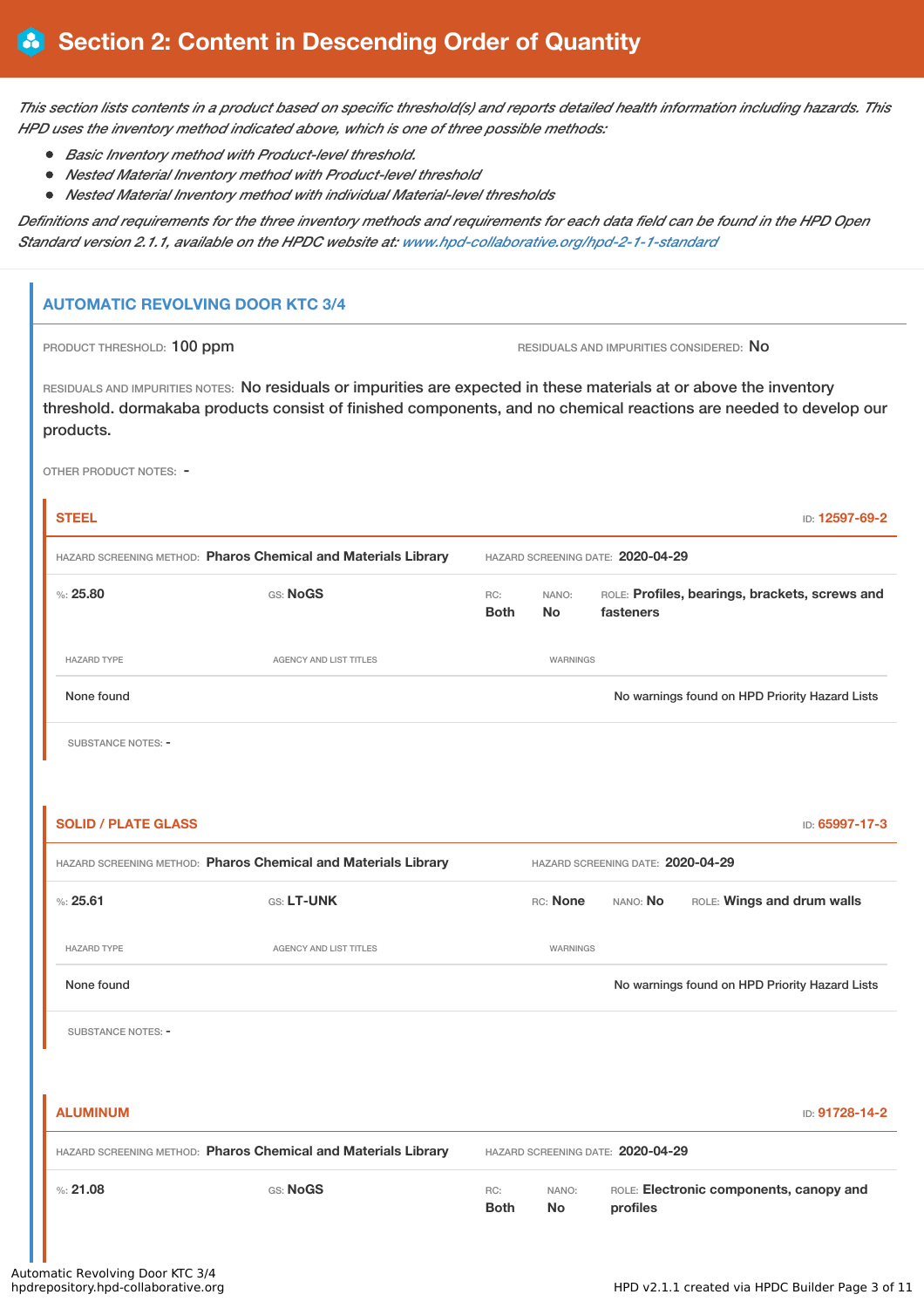HAZARD TYPE **AGENCY AND LIST TITLES AGENCY AND LIST TITLES WARNINGS** 

None found Nowarnings found on HPD Priority Hazard Lists

SUBSTANCE NOTES: The hazards associated with aluminum are dependent upon the form in which aluminum is provided. As aluminum is inert upon receipt by dormakaba and unlikely to leach from the revolving door into the environment, the risk of exposure to aluminum components is negligible and the listed hazards can be deemed irrelevant to the end-user.

| <b>CHIPBOARD</b>                                               |                                                                                   |                                   |          |                                   |                             | <b>ID: Undisclosed</b>                         |
|----------------------------------------------------------------|-----------------------------------------------------------------------------------|-----------------------------------|----------|-----------------------------------|-----------------------------|------------------------------------------------|
| HAZARD SCREENING METHOD: Pharos Chemical and Materials Library |                                                                                   |                                   |          | HAZARD SCREENING DATE: 2020-04-29 |                             |                                                |
| %: 12.22                                                       | GS: UNK                                                                           | RC: None                          |          | NANO: No                          | ROLE: Chipboard             |                                                |
| <b>HAZARD TYPE</b>                                             | <b>AGENCY AND LIST TITLES</b>                                                     | WARNINGS                          |          |                                   |                             |                                                |
|                                                                | Hazard Screening not performed                                                    |                                   |          |                                   |                             |                                                |
|                                                                | SUBSTANCE NOTES: Electronics are considered Special Conditions Materials by HPDC. |                                   |          |                                   |                             |                                                |
|                                                                |                                                                                   |                                   |          |                                   |                             |                                                |
| <b>WOOD</b>                                                    |                                                                                   |                                   |          |                                   |                             | ID: Not registered                             |
|                                                                | HAZARD SCREENING METHOD: Pharos Chemical and Materials Library                    |                                   |          | HAZARD SCREENING DATE: 2020-04-29 |                             |                                                |
| %5.18                                                          | GS: UNK                                                                           | RC: Both                          |          | NANO: No                          | ROLE: Installation material |                                                |
| <b>HAZARD TYPE</b>                                             | AGENCY AND LIST TITLES                                                            | <b>WARNINGS</b>                   |          |                                   |                             |                                                |
|                                                                | Hazard Screening not performed                                                    |                                   |          |                                   |                             |                                                |
| <b>SUBSTANCE NOTES: -</b>                                      |                                                                                   |                                   |          |                                   |                             |                                                |
|                                                                |                                                                                   |                                   |          |                                   |                             |                                                |
| <b>STAINLESS STEEL</b>                                         |                                                                                   |                                   |          |                                   |                             | ID: 12597-68-1                                 |
|                                                                | HAZARD SCREENING METHOD: Pharos Chemical and Materials Library                    | HAZARD SCREENING DATE: 2020-04-29 |          |                                   |                             |                                                |
| %3.17                                                          | GS: NoGS                                                                          | RC: Both                          | NANO: No |                                   |                             | ROLE: Sheetmetal, brackets and profiles        |
| <b>HAZARD TYPE</b>                                             | AGENCY AND LIST TITLES                                                            | WARNINGS                          |          |                                   |                             |                                                |
| None found                                                     |                                                                                   |                                   |          |                                   |                             | No warnings found on HPD Priority Hazard Lists |
| <b>SUBSTANCE NOTES: -</b>                                      |                                                                                   |                                   |          |                                   |                             |                                                |
|                                                                |                                                                                   |                                   |          |                                   |                             |                                                |
| <b>STYRENE BUTADIENE RUBBER (SBR)</b>                          |                                                                                   |                                   |          |                                   |                             | ID: 9003-55-8                                  |

| HAZARD SCREENING METHOD: Pharos Chemical and Materials Library |                   |                    |                    | HAZARD SCREENING DATE: 2020-04-29         |
|----------------------------------------------------------------|-------------------|--------------------|--------------------|-------------------------------------------|
| $\%: 2.57$                                                     | <b>GS: LT-UNK</b> | RC:<br><b>None</b> | NANO:<br><b>No</b> | ROLE: Glazing seals and safety<br>bumpers |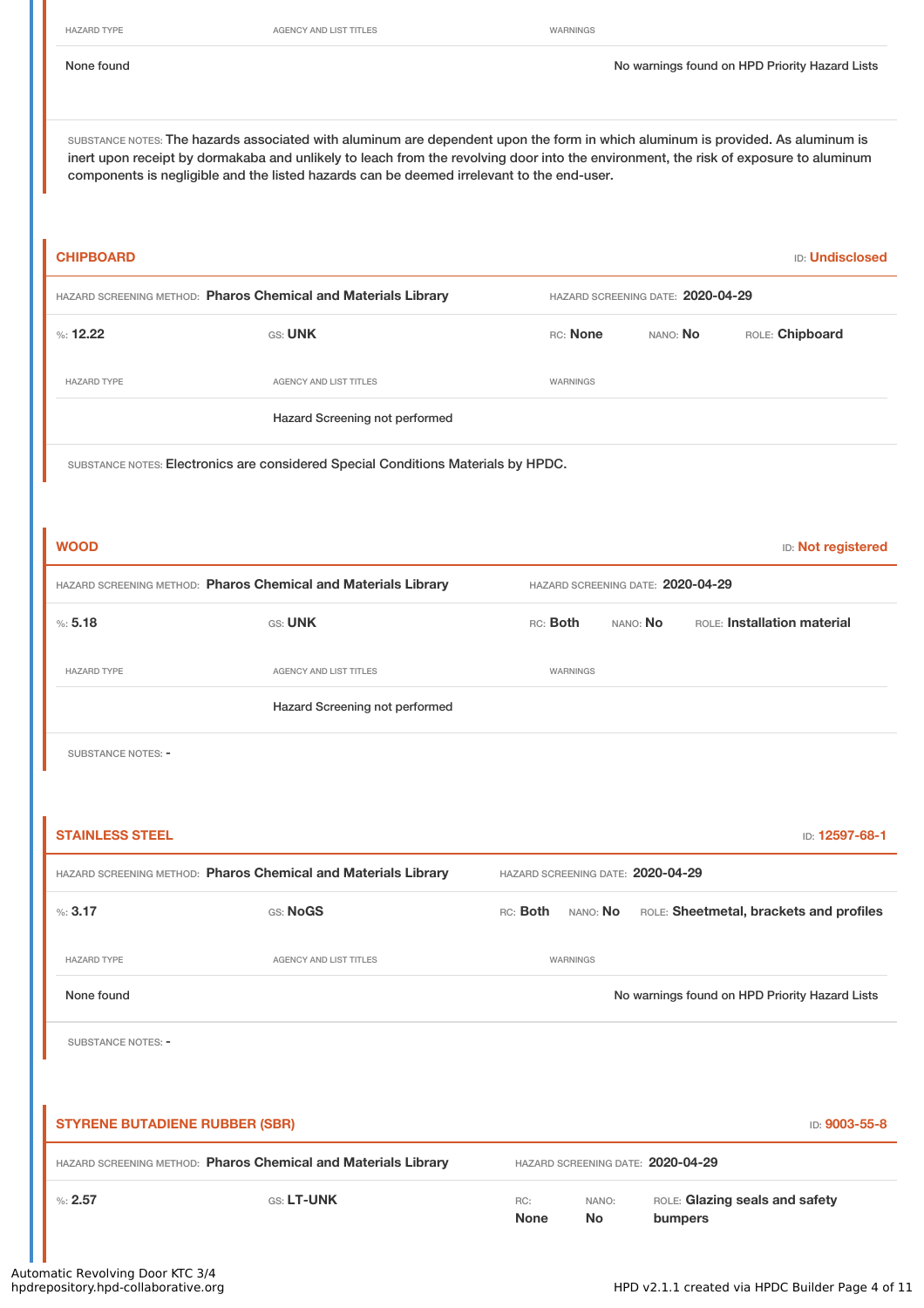HAZARD TYPE **AGENCY AND LIST TITLES** WARNINGS

| None found | No warnings found on HPD Priority Hazard Lists |
|------------|------------------------------------------------|

SUBSTANCE NOTES: -

| <b>POWDER COAT</b>                                             |                                                                                       |                                   |                                   | <b>ID: Undisclosed</b>      |
|----------------------------------------------------------------|---------------------------------------------------------------------------------------|-----------------------------------|-----------------------------------|-----------------------------|
| HAZARD SCREENING METHOD: Pharos Chemical and Materials Library |                                                                                       | HAZARD SCREENING DATE: 2020-04-29 |                                   |                             |
| % : 0.98                                                       | GS: UNK                                                                               | RC: None                          | ROLE: Powder coat                 |                             |
| <b>HAZARD TYPE</b>                                             | AGENCY AND LIST TITLES                                                                | WARNINGS                          |                                   |                             |
|                                                                | Hazard Screening not performed                                                        |                                   |                                   |                             |
|                                                                | SUBSTANCE NOTES: Powder coatings are considered Special Conditions Materials by HPDC. |                                   |                                   |                             |
|                                                                |                                                                                       |                                   |                                   |                             |
|                                                                |                                                                                       |                                   |                                   |                             |
| <b>HORSEHAIR</b>                                               |                                                                                       |                                   |                                   | ID: Not registered          |
| HAZARD SCREENING METHOD: Pharos Chemical and Materials Library |                                                                                       |                                   | HAZARD SCREENING DATE: 2020-04-29 |                             |
| % : 0.98                                                       | GS: UNK                                                                               | RC: Both                          | NANO: No                          | ROLE: Weatherstripping      |
| <b>HAZARD TYPE</b>                                             | AGENCY AND LIST TITLES                                                                | WARNINGS                          |                                   |                             |
|                                                                | Hazard Screening not performed                                                        |                                   |                                   |                             |
| SUBSTANCE NOTES: -                                             |                                                                                       |                                   |                                   |                             |
|                                                                |                                                                                       |                                   |                                   |                             |
| <b>DORMAKABA BTS 80</b>                                        |                                                                                       |                                   |                                   | <b>ID: Undisclosed</b>      |
|                                                                |                                                                                       |                                   |                                   |                             |
| HAZARD SCREENING METHOD: Pharos Chemical and Materials Library |                                                                                       |                                   | HAZARD SCREENING DATE: 2020-04-29 |                             |
| % 0.54                                                         | GS: UNK                                                                               | RC: None                          | NANO: No                          | ROLE: Door closer           |
| <b>HAZARD TYPE</b>                                             | AGENCY AND LIST TITLES                                                                | WARNINGS                          |                                   |                             |
|                                                                | Hazard Screening not performed                                                        |                                   |                                   |                             |
| SUBSTANCE NOTES: HPD available                                 |                                                                                       |                                   |                                   |                             |
|                                                                |                                                                                       |                                   |                                   |                             |
| <b>IRON</b>                                                    |                                                                                       |                                   |                                   | ID: 7439-89-6               |
|                                                                |                                                                                       |                                   |                                   |                             |
| HAZARD SCREENING METHOD: Pharos Chemical and Materials Library |                                                                                       |                                   | HAZARD SCREENING DATE: 2020-04-29 |                             |
| % 0.43                                                         | GS: LT-P1                                                                             | RC: None                          | NANO: No                          | ROLE: Installation material |
|                                                                |                                                                                       |                                   |                                   |                             |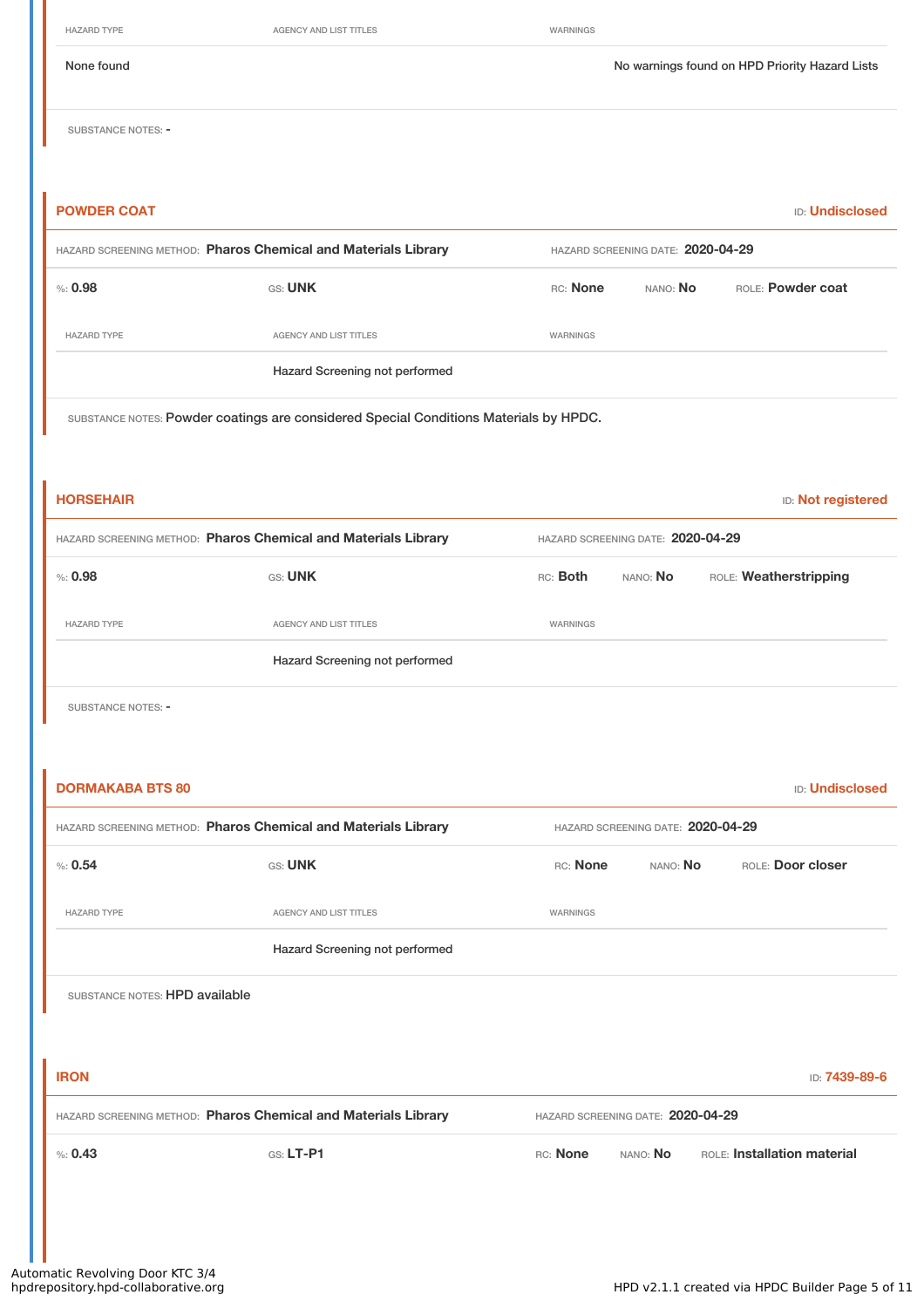| <b>HAZARD TYPE</b>        | AGENCY AND LIST TITLES                                         | WARNINGS                                                             |
|---------------------------|----------------------------------------------------------------|----------------------------------------------------------------------|
| <b>ENDOCRINE</b>          | <b>TEDX - Potential Endocrine Disruptors</b>                   | <b>Potential Endocrine Disruptor</b>                                 |
| <b>SUBSTANCE NOTES: -</b> |                                                                |                                                                      |
|                           |                                                                |                                                                      |
| <b>POLYPROPYLENE</b>      |                                                                | ID: 9003-07-0                                                        |
|                           | HAZARD SCREENING METHOD: Pharos Chemical and Materials Library | HAZARD SCREENING DATE: 2020-04-29                                    |
| % 0.40                    | GS: LT-UNK                                                     | ROLE: Tape<br>RC: None<br>NANO: No                                   |
| <b>HAZARD TYPE</b>        | AGENCY AND LIST TITLES                                         | WARNINGS                                                             |
| None found                |                                                                | No warnings found on HPD Priority Hazard Lists                       |
| <b>SUBSTANCE NOTES: -</b> |                                                                |                                                                      |
|                           |                                                                |                                                                      |
| <b>COPPER</b>             |                                                                | ID: 7440-50-8                                                        |
|                           | HAZARD SCREENING METHOD: Pharos Chemical and Materials Library | HAZARD SCREENING DATE: 2020-04-29                                    |
| %: 0.23                   | GS: LT-P1                                                      | RC: <b>UNK</b><br>NANO: No<br>ROLE: Electronic components and cables |
| <b>HAZARD TYPE</b>        | AGENCY AND LIST TITLES                                         | WARNINGS                                                             |
| <b>MULTIPLE</b>           | German FEA - Substances Hazardous to<br>Waters                 | Class 2 - Hazard to Waters                                           |
|                           |                                                                |                                                                      |
| <b>SUBSTANCE NOTES: -</b> |                                                                |                                                                      |
| <b>NYLON</b>              |                                                                | ID: 63428-83-1                                                       |
|                           | HAZARD SCREENING METHOD: Pharos Chemical and Materials Library | HAZARD SCREENING DATE: 2020-04-29                                    |
| %: 0.23                   | GS: NoGS                                                       | RC: None<br>ROLE: Installation material<br>NANO: No                  |
| <b>HAZARD TYPE</b>        | AGENCY AND LIST TITLES                                         | WARNINGS                                                             |
| None found                |                                                                | No warnings found on HPD Priority Hazard Lists                       |
| <b>SUBSTANCE NOTES: -</b> |                                                                |                                                                      |
|                           |                                                                |                                                                      |
| <b>POLYCARBONATE</b>      |                                                                | ID: 25037-45-0                                                       |
|                           | HAZARD SCREENING METHOD: Pharos Chemical and Materials Library | HAZARD SCREENING DATE: 2020-04-29                                    |
| %: 0.22                   | GS: LT-UNK                                                     | RC: None<br>NANO: No<br>ROLE: Component covers                       |
|                           |                                                                |                                                                      |

I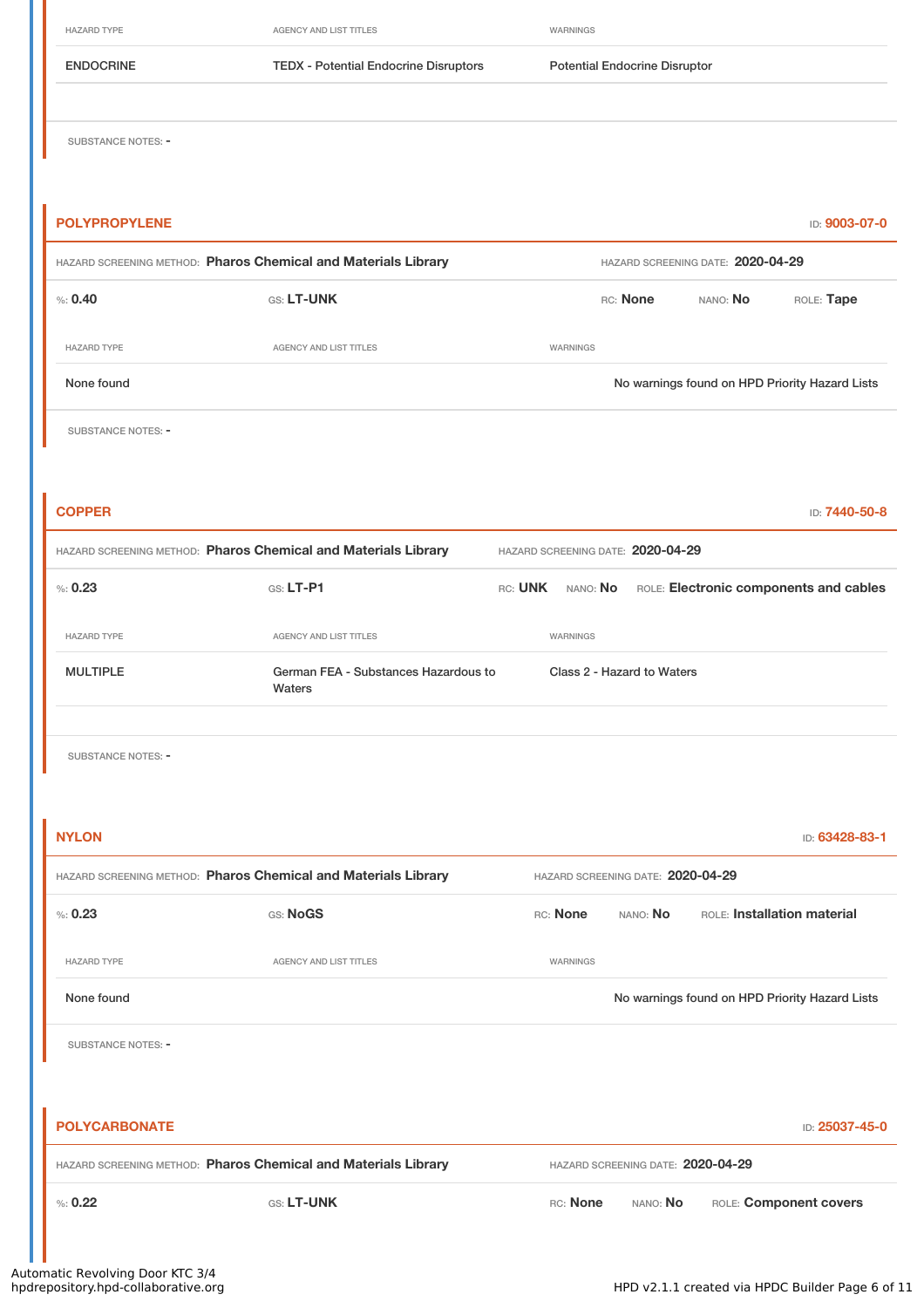| <b>HAZARD TYPE</b>                 | <b>AGENCY AND LIST TITLES</b>                                                                                                                         | WARNINGS |                                   |                                                |              |                                   |
|------------------------------------|-------------------------------------------------------------------------------------------------------------------------------------------------------|----------|-----------------------------------|------------------------------------------------|--------------|-----------------------------------|
| None found                         |                                                                                                                                                       |          |                                   | No warnings found on HPD Priority Hazard Lists |              |                                   |
| <b>SUBSTANCE NOTES: -</b>          |                                                                                                                                                       |          |                                   |                                                |              |                                   |
|                                    |                                                                                                                                                       |          |                                   |                                                |              |                                   |
| METHYLENEBIS[4-ISOCYANATOBENZENE]) | HEXANEDIOIC ACID, POLYMER WITH 1,4-BUTANEDIOL AND 1,1'-METHYLENEBIS[4-<br>ISOCYANATOBENZENE] (HEXANEDIOIC ACID, POLYMER WITH 1,4-BUTANEDIOL AND 1,1'- |          |                                   |                                                |              | ID: 26375-23-5                    |
|                                    | HAZARD SCREENING METHOD: Pharos Chemical and Materials Library                                                                                        |          |                                   |                                                |              | HAZARD SCREENING DATE: 2020-04-29 |
| % 0.17                             | GS: LT-UNK                                                                                                                                            |          |                                   | RC:<br><b>None</b>                             | NANO:<br>No. | ROLE:<br><b>Sealant</b>           |
| <b>HAZARD TYPE</b>                 | AGENCY AND LIST TITLES                                                                                                                                | WARNINGS |                                   |                                                |              |                                   |
| None found                         |                                                                                                                                                       |          |                                   | No warnings found on HPD Priority Hazard Lists |              |                                   |
| SUBSTANCE NOTES: -                 |                                                                                                                                                       |          |                                   |                                                |              |                                   |
|                                    |                                                                                                                                                       |          |                                   |                                                |              |                                   |
| <b>PRINTED WIRING BOARD (PWB)</b>  |                                                                                                                                                       |          |                                   |                                                |              | <b>ID: Undisclosed</b>            |
|                                    | HAZARD SCREENING METHOD: Pharos Chemical and Materials Library                                                                                        |          | HAZARD SCREENING DATE: 2020-04-29 |                                                |              |                                   |
| % 0.16                             | GS: UNK                                                                                                                                               | RC: None | NANO: No                          | ROLE: Printed Wiring Board (PWB)               |              |                                   |
| <b>HAZARD TYPE</b>                 | <b>AGENCY AND LIST TITLES</b>                                                                                                                         | WARNINGS |                                   |                                                |              |                                   |
|                                    | Hazard Screening not performed                                                                                                                        |          |                                   |                                                |              |                                   |
|                                    | SUBSTANCE NOTES: Electronics are considered Special Conditions Materials by HPDC.                                                                     |          |                                   |                                                |              |                                   |
|                                    |                                                                                                                                                       |          |                                   |                                                |              |                                   |
| <b>LUBRICATING OILS</b>            |                                                                                                                                                       |          |                                   |                                                |              | ID: 74869-22-0                    |
|                                    | HAZARD SCREENING METHOD: Pharos Chemical and Materials Library                                                                                        |          |                                   | HAZARD SCREENING DATE: 2020-04-29              |              |                                   |
| % 0.01                             | $GS: LT-1$                                                                                                                                            |          | RC: None                          | NANO: No                                       |              | ROLE: Oil                         |
|                                    |                                                                                                                                                       |          |                                   |                                                |              |                                   |
|                                    |                                                                                                                                                       |          |                                   |                                                |              |                                   |
|                                    |                                                                                                                                                       |          |                                   |                                                |              |                                   |
|                                    |                                                                                                                                                       |          |                                   |                                                |              |                                   |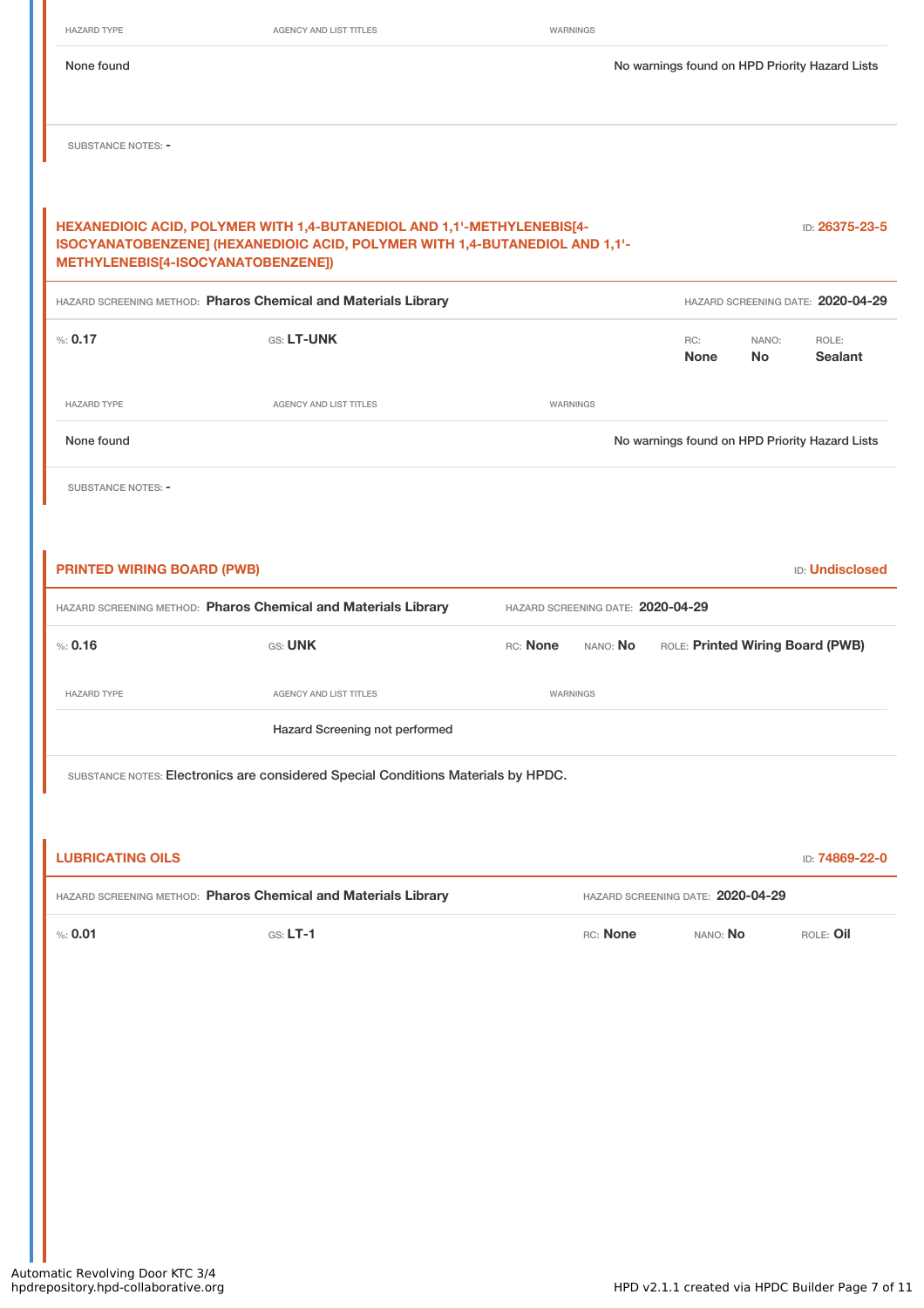| <b>HAZARD TYPE</b> | <b>AGENCY AND LIST TITLES</b>     | WARNINGS                                                                                          |
|--------------------|-----------------------------------|---------------------------------------------------------------------------------------------------|
| <b>PBT</b>         | EC - CEPA DSL                     | Persistent, Bioaccumulative and inherently Toxic (PBITH) to<br>humans                             |
| <b>CANCER</b>      | EU - GHS (H-Statements)           | H350 - May cause cancer                                                                           |
| <b>CANCER</b>      | <b>EU - REACH Annex XVII CMRs</b> | Carcinogen Category 2 - Substances which should be<br>regarded as if they are Carcinogenic to man |
| <b>MULTIPLE</b>    | ChemSec - SIN List                | CMR - Carcinogen, Mutagen &/or Reproductive Toxicant                                              |
| <b>CANCER</b>      | EU - Annex VI CMRs                | Carcinogen Category 1B - Presumed Carcinogen based on<br>animal evidence                          |
| <b>CANCER</b>      | <b>GHS - Australia</b>            | H350 - May cause cancer                                                                           |

SUBSTANCE NOTES: Hydraulic fluid used to regulate door closing speed. Users operating the door are not exposed to the oil, which is fully contained by the metal encasement of the closer. As such, the actual risks associated with the closer's installation and use in a building are minimal and the listed hazards can be deemed irrelevant to the end-user.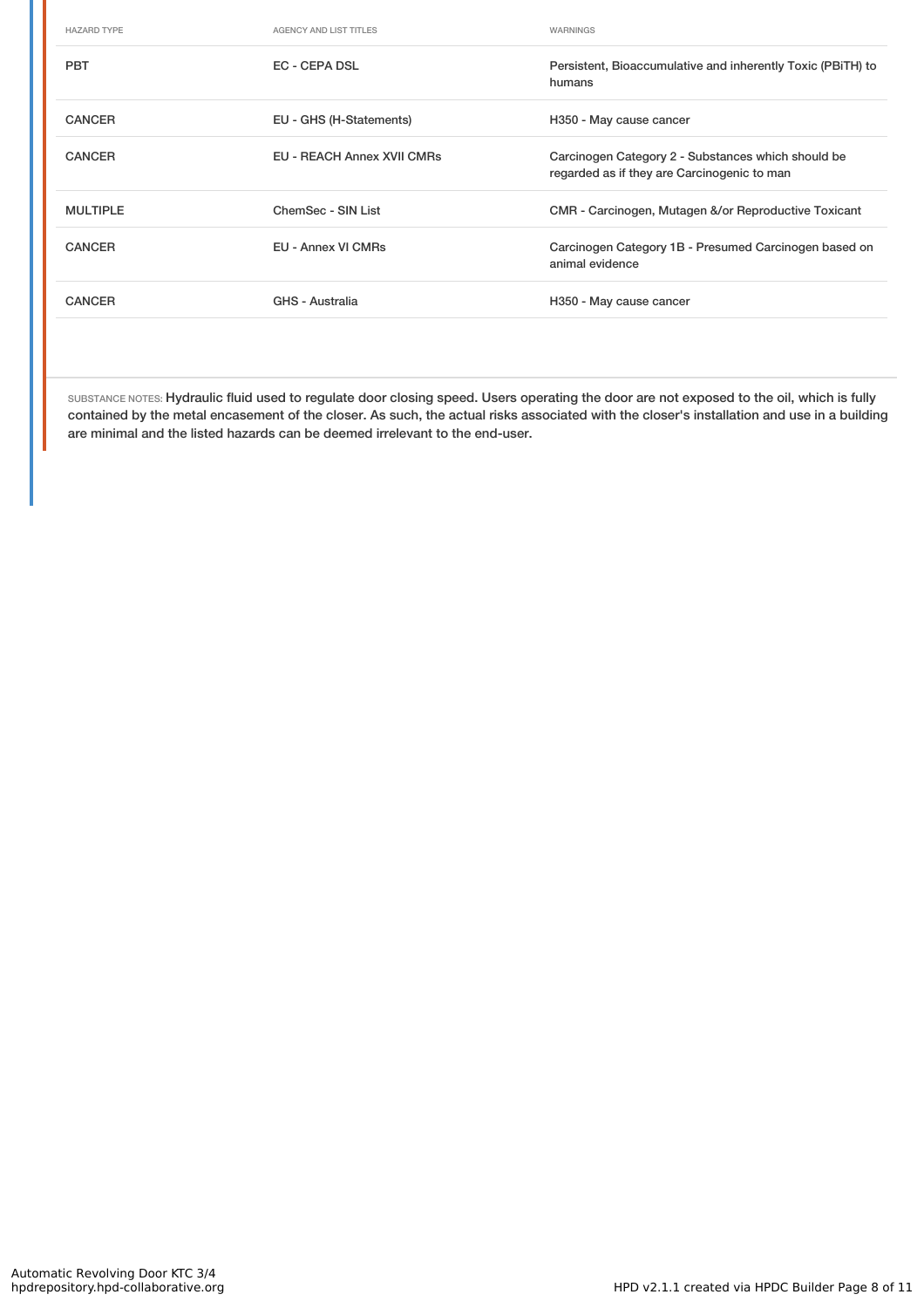This section lists applicable certification and standards compliance information for VOC emissions and VOC content. Other types of *health or environmental performance testing or certifications completed for the product may be provided.*

| <b>VOC EMISSIONS</b>                                                                                                                                                                                                                                    | N/A                               |                     |                                            |                                             |                                                                                                  |
|---------------------------------------------------------------------------------------------------------------------------------------------------------------------------------------------------------------------------------------------------------|-----------------------------------|---------------------|--------------------------------------------|---------------------------------------------|--------------------------------------------------------------------------------------------------|
| CERTIFYING PARTY: Self-declared<br>APPLICABLE FACILITIES: This HPD is for a product<br>that is NOT liquid/wet applied.<br><b>CERTIFICATE URL:</b>                                                                                                       | <b>ISSUE DATE: 2020-</b><br>04-29 | <b>EXPIRY DATE:</b> | CERTIFIER OR LAB: N/A                      |                                             |                                                                                                  |
| <b>CERTIFICATION AND COMPLIANCE NOTES:</b>                                                                                                                                                                                                              |                                   |                     |                                            |                                             |                                                                                                  |
| <b>LCA</b>                                                                                                                                                                                                                                              |                                   |                     | <b>Declaration</b>                         |                                             | <b>Environmental Product</b>                                                                     |
| CERTIFYING PARTY: Third Party<br>APPLICABLE FACILITIES: Suzhou, China<br><b>CERTIFICATE URL:</b><br>https://www.dormakaba.com/resource/blob/60546/d9526993df092e2e5b44537f90351c83/epd-<br>ktc-3-4-en-data.pdf<br>CERTIFICATION AND COMPLIANCE NOTES: - |                                   |                     | <b>ISSUE</b><br>DATE:<br>$2017 -$<br>04-24 | <b>EXPIRY</b><br>DATE:<br>$2022 -$<br>04-23 | <b>CERTIFIER</b><br>OR LAB:<br>Institut<br><b>Bauen</b><br>und<br><b>Umwelt</b><br>e.V.<br>(IBU) |

### **Section 4: Accessories**

This section lists related products or materials that the manufacturer requires or recommends for installation (such as adhesives or fasteners), maintenance, cleaning, or operations. For information relating to the contents of these related products, refer to their *applicable Health Product Declarations, if available.*

No accessories are required for this product.

### **Section 5: General Notes**

dormakaba has resulted from the merger of the two well-established brands Dorma and Kaba, both known for their expertise in the area of smart and secure access solutions. Together we stand for more than 150 years of security and reliability. Our master brand dormakaba stands for our offering of products, solutions and services for secure access to buildings and rooms from a single source. Our global brand power supports us to become the trusted industry leader. For more information, please go to: www.dormakaba.com. The information contained in this HPD is to be used only as a voluntary information on our products. dormakaba makes no representation or warranty as to the completeness or accuracy of the information contained herein. The products and specifications set forth in this HPD are subject to change without notice and dormakaba disclaims any and all liability for such changes. The information contained herein is provided without warranties of any kind, either express or implied, and dormakaba disclaims any and all liability for typographical, printing, or production errors or changes affecting the specifications contained herein. dormakaba DISCLAIMS ALL WARRANTIES, EXPRESS OR IMPLIED, INCLUDING, BUT NOT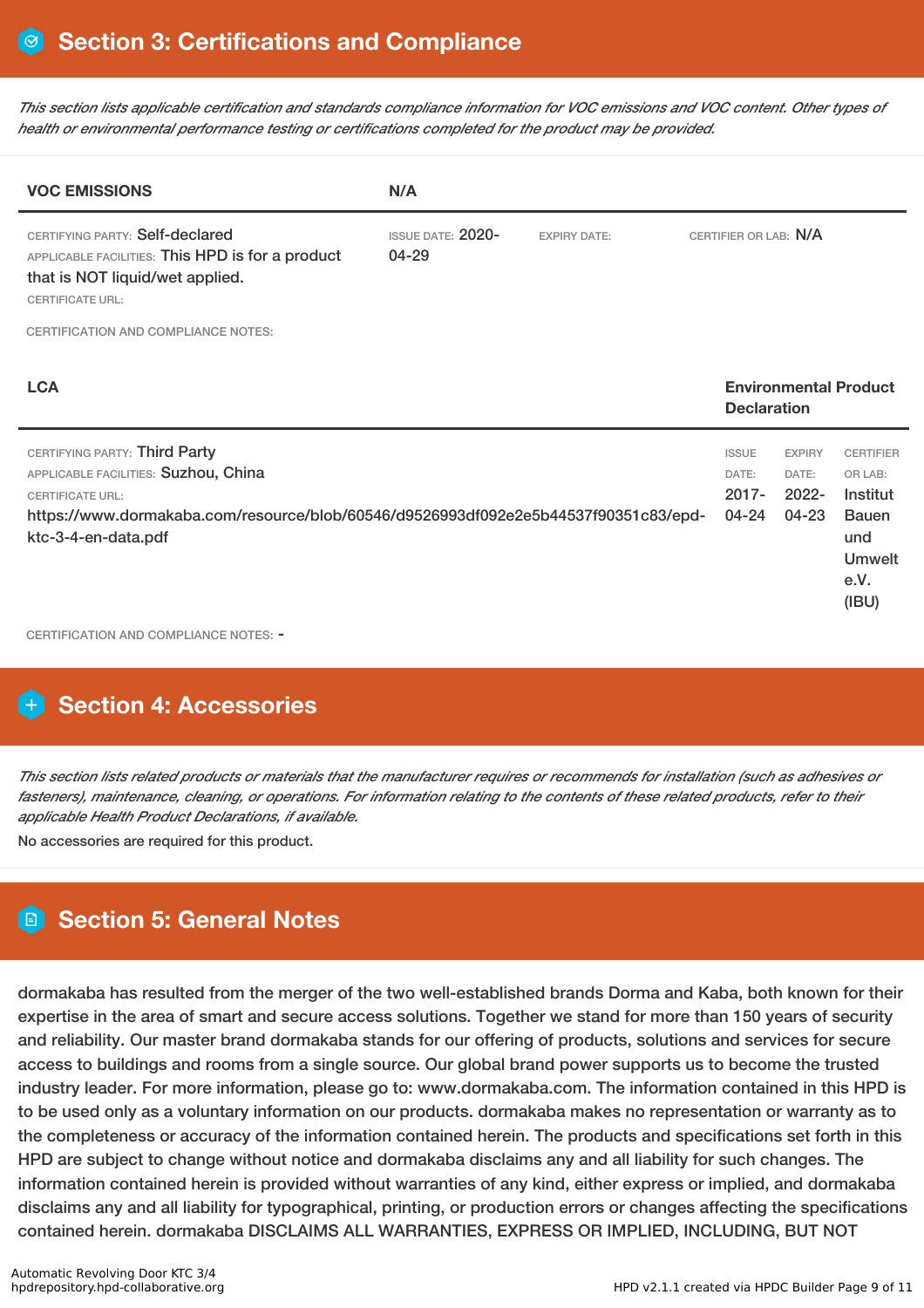LIMITED TO, THE IMPLIED WARRANTIES OF MERCHANTABILITY AND FITNESS FOR A PARTICULAR PURPOSE. IN NO EVENT WILL dormakaba BE LIABLE FOR ANY INCIDENTAL, INDIRECT OR CONSEQUENTIAL DAMAGES ARISING FROM THE SALE OR USE OF ANY PRODUCT. All sales of products shall be subject to dormakaba's applicable General Terms and Conditions, a copy of which will be provided by your local dormakaba organisation upon request.